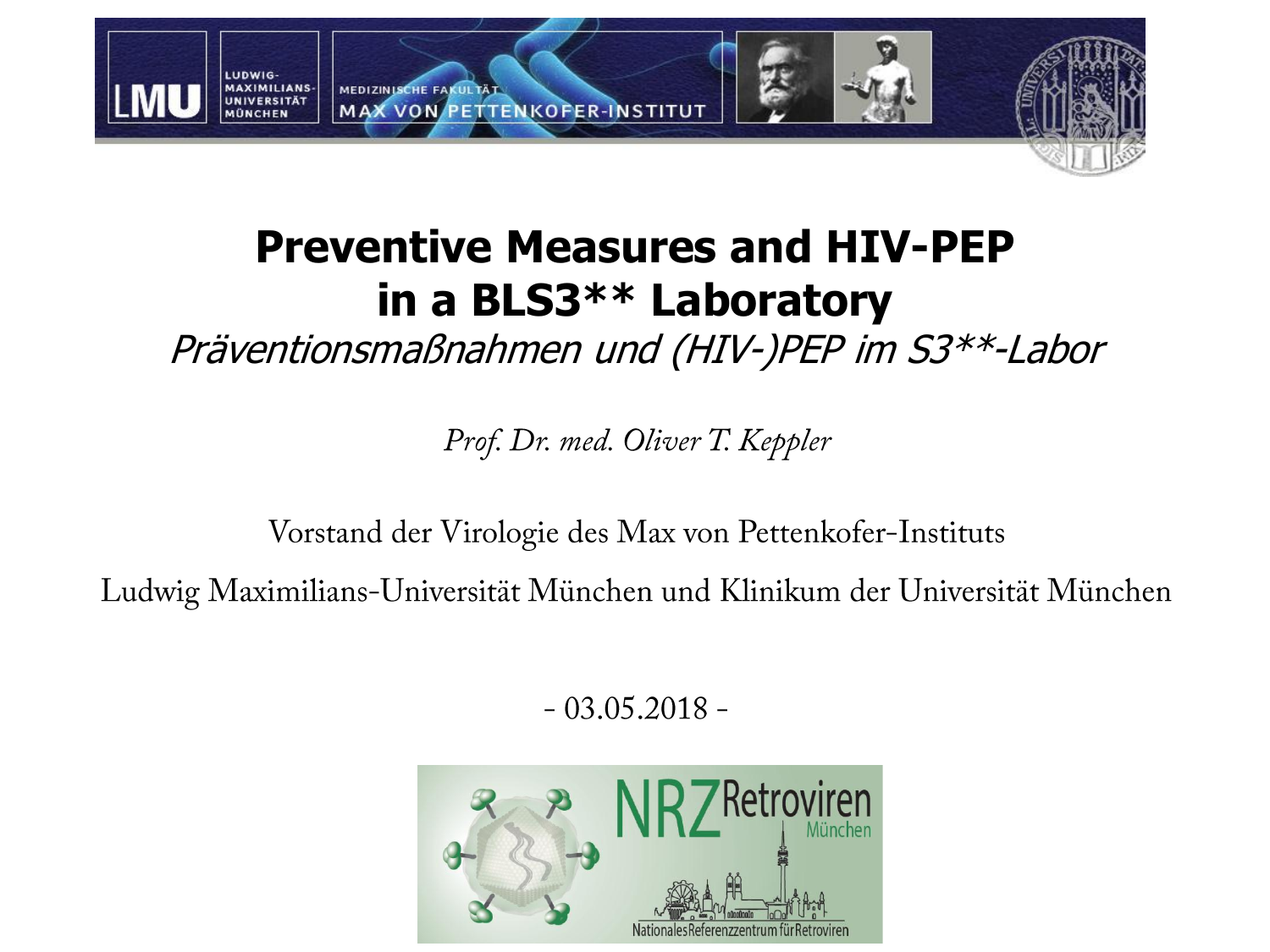# **Routes of HIV Transmission**

- Sexual
- Blood transfusion, blood contact
- Mother-to-child (intrauterine, intrapartum, postpartum)
- Exposure during experimental work:

Through cuts, pinpricks (Nadelstich), contact to mucosa (eye, oral cavity), wounds, bite by infected animal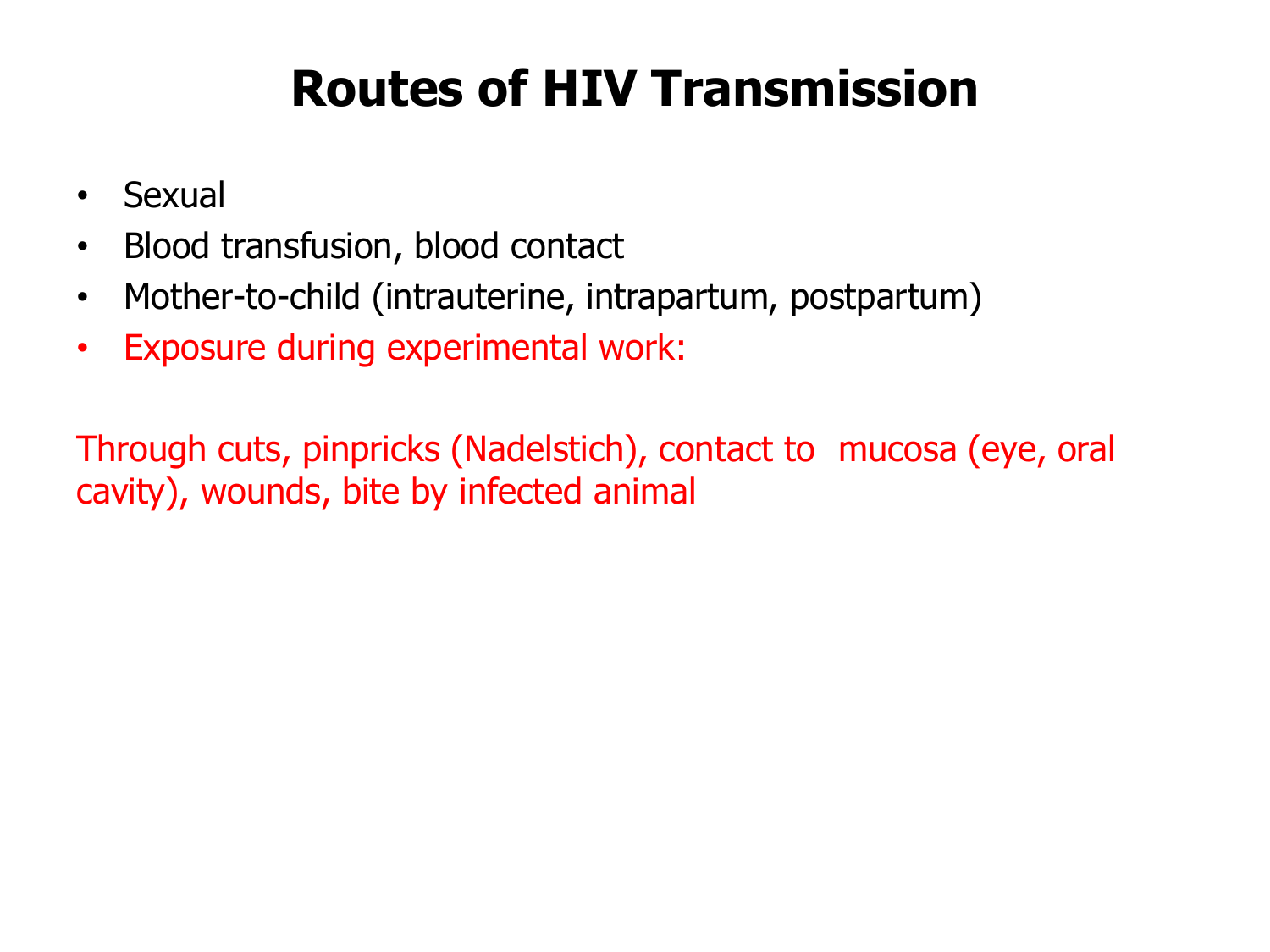# **Risk Assessment in a Clinical Setting…**

Tabelle 1: Risiko für eine HIV-Übertragung nach Art der Exposition dargestellt im Verhältnis zum **Durchschnitt** 

| <b>ART DER HIV EXPOSITION</b>                                                                       | <b>QUELLE</b>       | <b>EXPOSITIONS-RISIKO IN RELATION</b><br><b>ZUM MITTLEREN RISIKO</b> |
|-----------------------------------------------------------------------------------------------------|---------------------|----------------------------------------------------------------------|
| tiefe Stich- oder Schnittverletzungen                                                               | [ii, xxvii, lxviii] | 16:1                                                                 |
| Sichtbare, frische Blutspuren auf dem verletzenden<br>Instrument                                    | [ii, xxvii, lxviii] | 5:1                                                                  |
| Verletzende Kanüle oder Nadel war zuvor in einer Vene oder [ii, xxvii, lxviii]<br>Arterie platziert |                     | 5:1                                                                  |
| Indexperson hat hohe Viruslast (akute HIV-Infektion, AIDS<br>ohne ART)                              | [iii]               | 6:1                                                                  |
| <b>Exposition von Schleimhaut</b>                                                                   | [ xx]               | 1:10                                                                 |
| Exposition von entzündlich veränderten Hautpartien                                                  | $[ $ xx $]$         | 1:10                                                                 |

Deutsch-Österreichischen Leitlinien zur Postexpositionellen Prophylaxe der HIV-Infektion 08/2013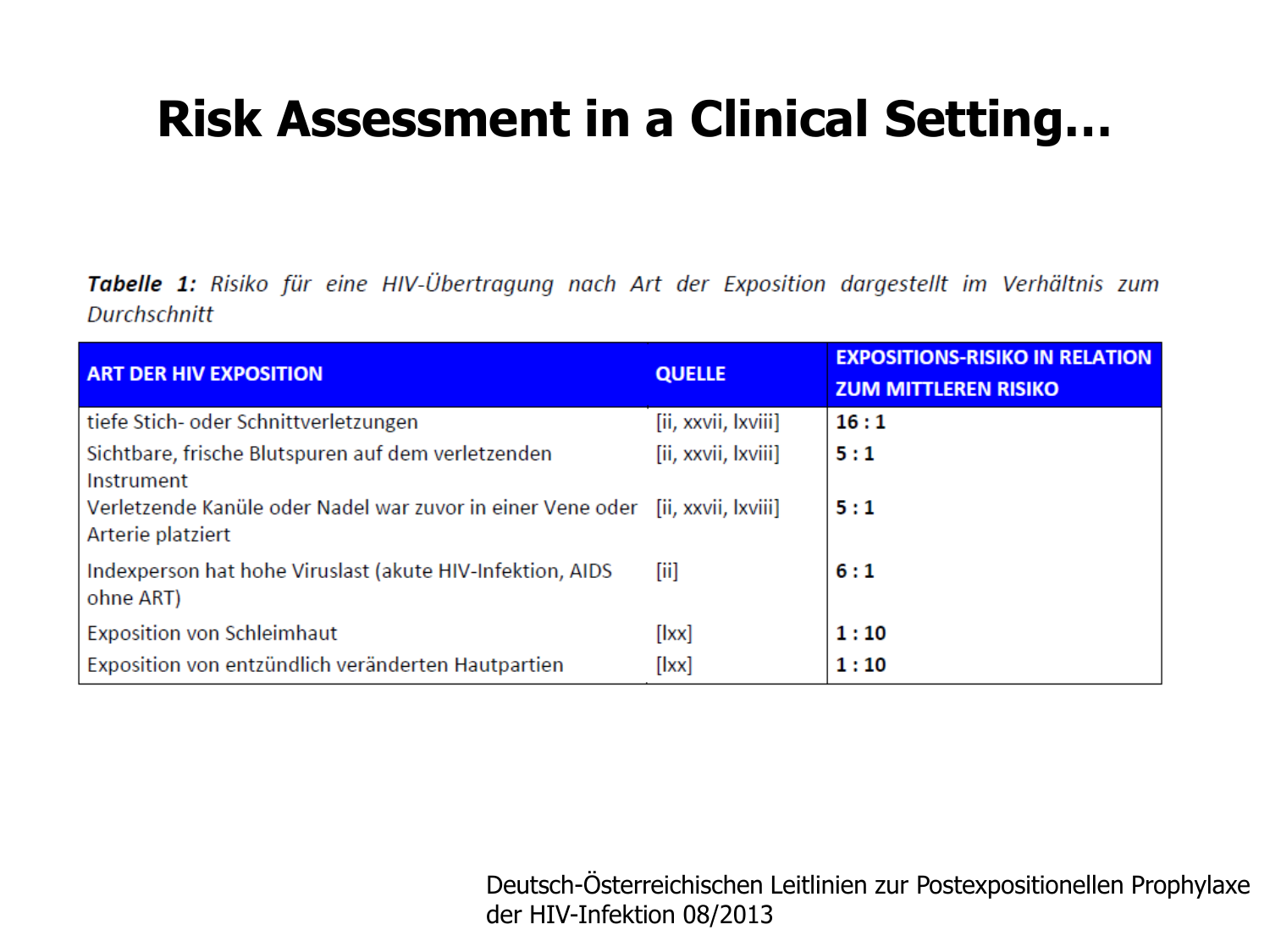# **Protect yourself and your coworkers!**

- Always watch and assist your colleagues, especially unexperienced or new coworkers
- Goggles (proper fitting!)
- Mask
- Double-layer gloves:

Suggestion: Colored, long nitril gloves first, powdered latex gloves on top





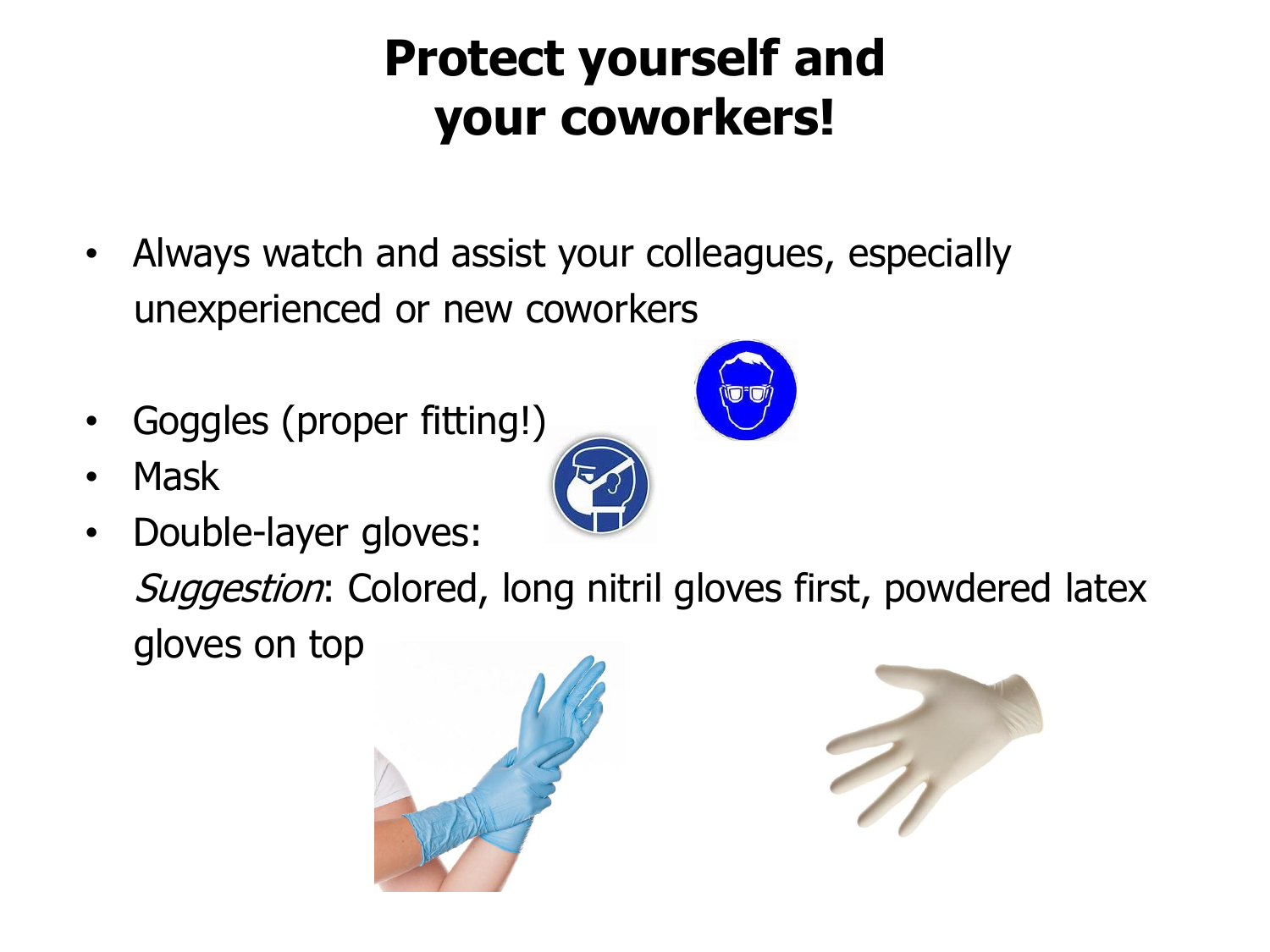### **Strictly Avoid**…:

glass bottles, sharp materials, scissors, knifes, glass counting chamber, needles



**In case you have to**…:



state-of-the art needle stick protection devices (e.g. needle safe) Animal handling: Long primate leather gloves, isoflurane anesthesia whenever possible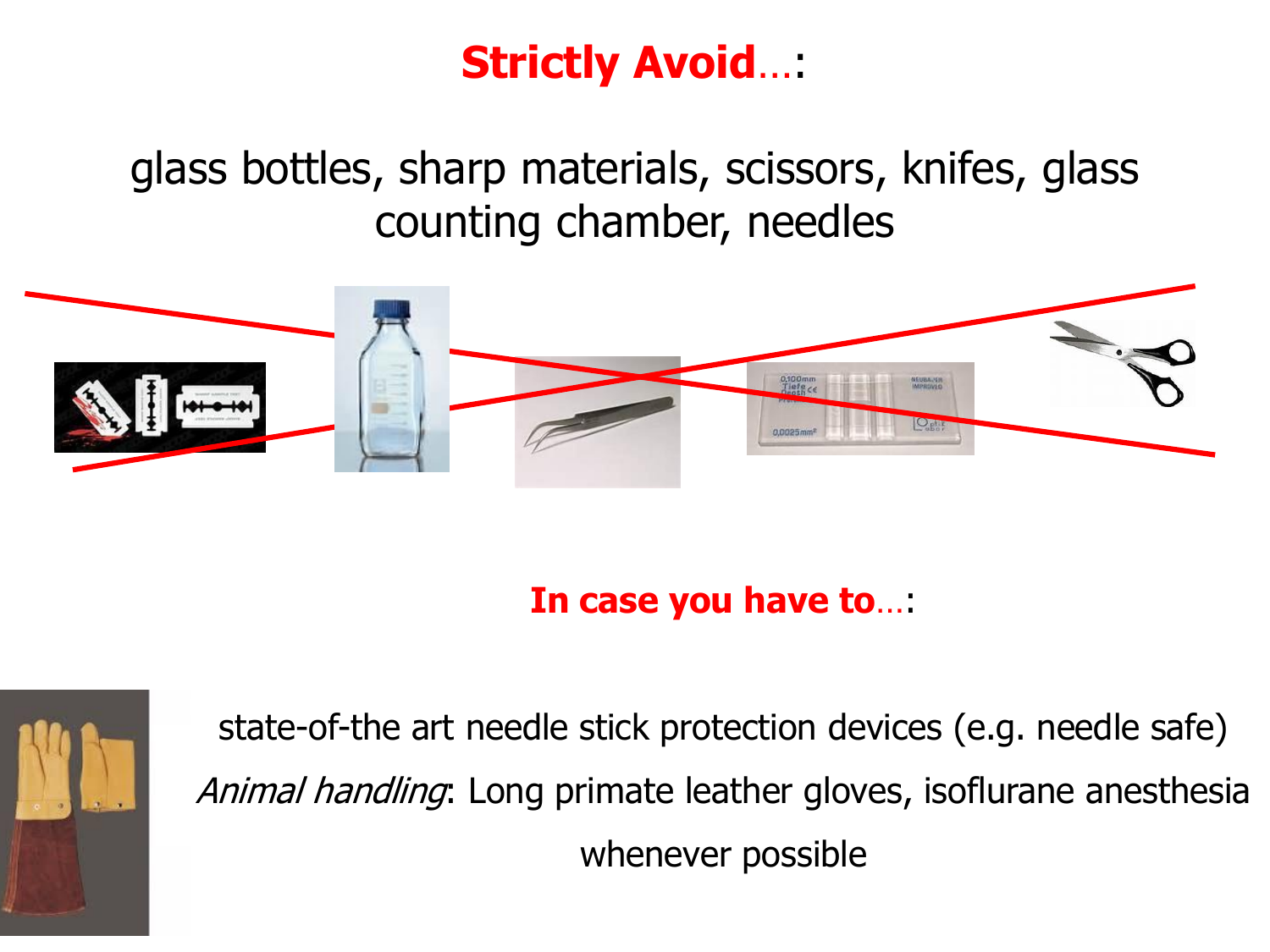## **Appropriate and Approved Inactivation of Infectious Material Prior to Export from the BSL3 Laboratory**

- **PFA fixation**
- **Detergent and chemical lysis**
- **Thermal inactivation**

Different protocols for different pathogens – provide literature references or experimental proof for success of inactivation to regulatory authorities.

#### HIV:

- **Triton X-100** 1% für 5 Minute bei Raumtemperatur, **SDS** 0.05%, für 10 Minuten bei 37°C, NP-40 1% für 5 Minuten bei Raumtemperatur
- Triton X-100 0.5% für 60 Minuten bei 4°C
- 1-2% **Glutaraldehyd** für 2 Minuten bei Raumtemperatur
- 1% **Paraformaldehyd** (PFA) für 120 Minuten bei Raumtemperatur
- **Ethanol** 60-75% für 1 Minute bei Raumtemperatur
- **Ethanol/Aceton** (1:1) oder **Methanol/Aceton** (1:1) für 20 Minuten bei Raumtemperatur

Kunststoff-Gefäße (z.B. Zellkulturplatten), die zum Transport von Proben verwendet werden, die inaktivierte HIV-GVO enthalten, müssen vor dem Transfer in die Schleuse des S3\*\*-Bereiches noch einmal **mit Ultrasol active 3%** (1 Stunde) desinfiziert werden, um evtl. von außen anhaftende Erreger zu inaktivieren (dann Transportbehälter)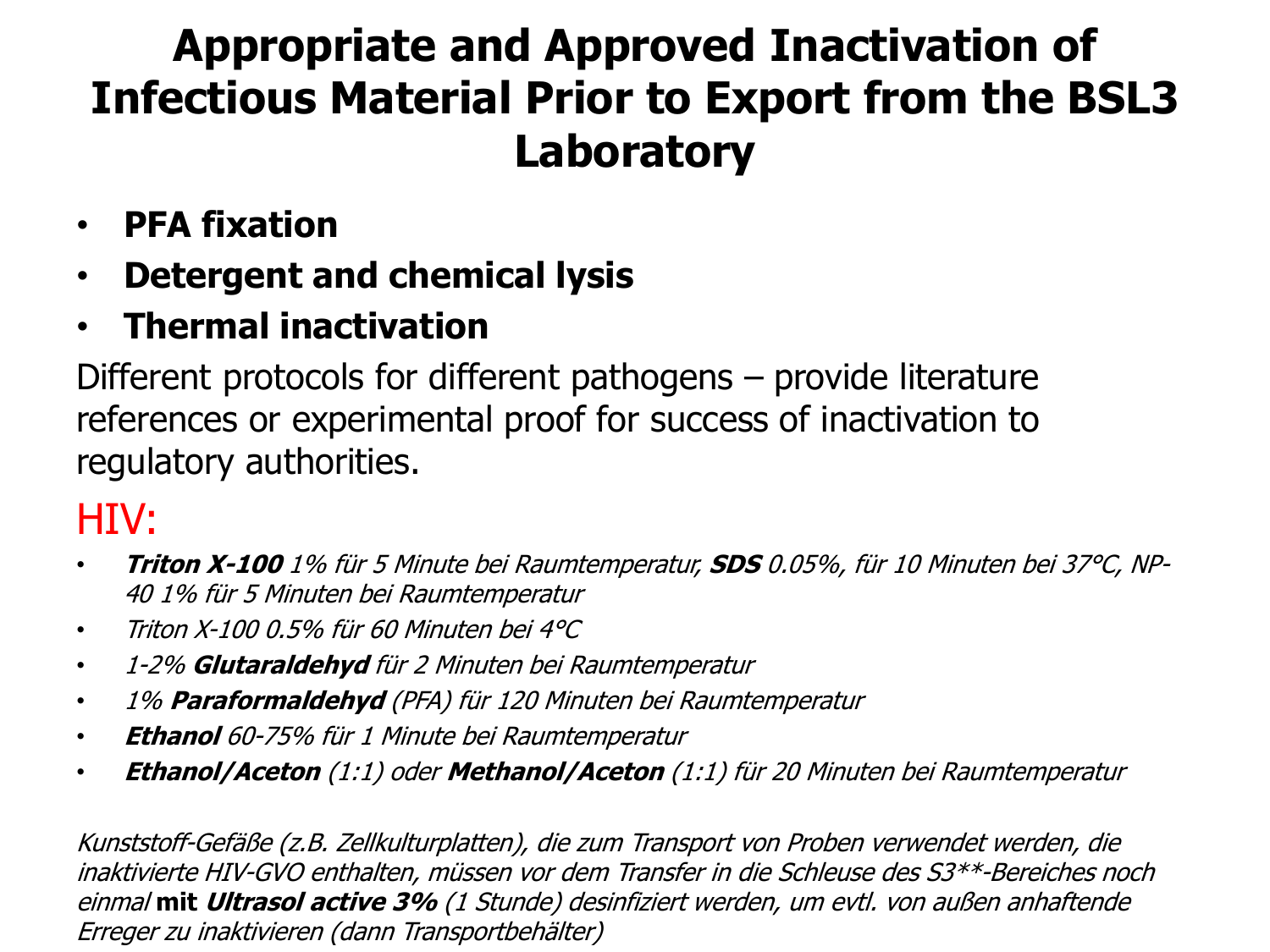# **(Perceived) HIV Exposure in a BSL3\*\* Setting**

Keep in mind and educate laboratory users:

- Don't panic!
- First aid measures in the transition rool (Erstmaßnahmen in der Schleuse)
- Immediately contact an experienced colleague/PI/BBS and report exactly what happened (even if you did not adhere to the rules)
- Clear display of contact details (exactly the phone number that should be dialed from the BSL3 unit) for project leader/PI/person responsible for BSL3 unit (Innen, Schleuse, Außen) AND hospital's hot line for infectious disease specialist
	- Office: xxxxx
	- Mobile: xxxxxx
	- Home: xxxxx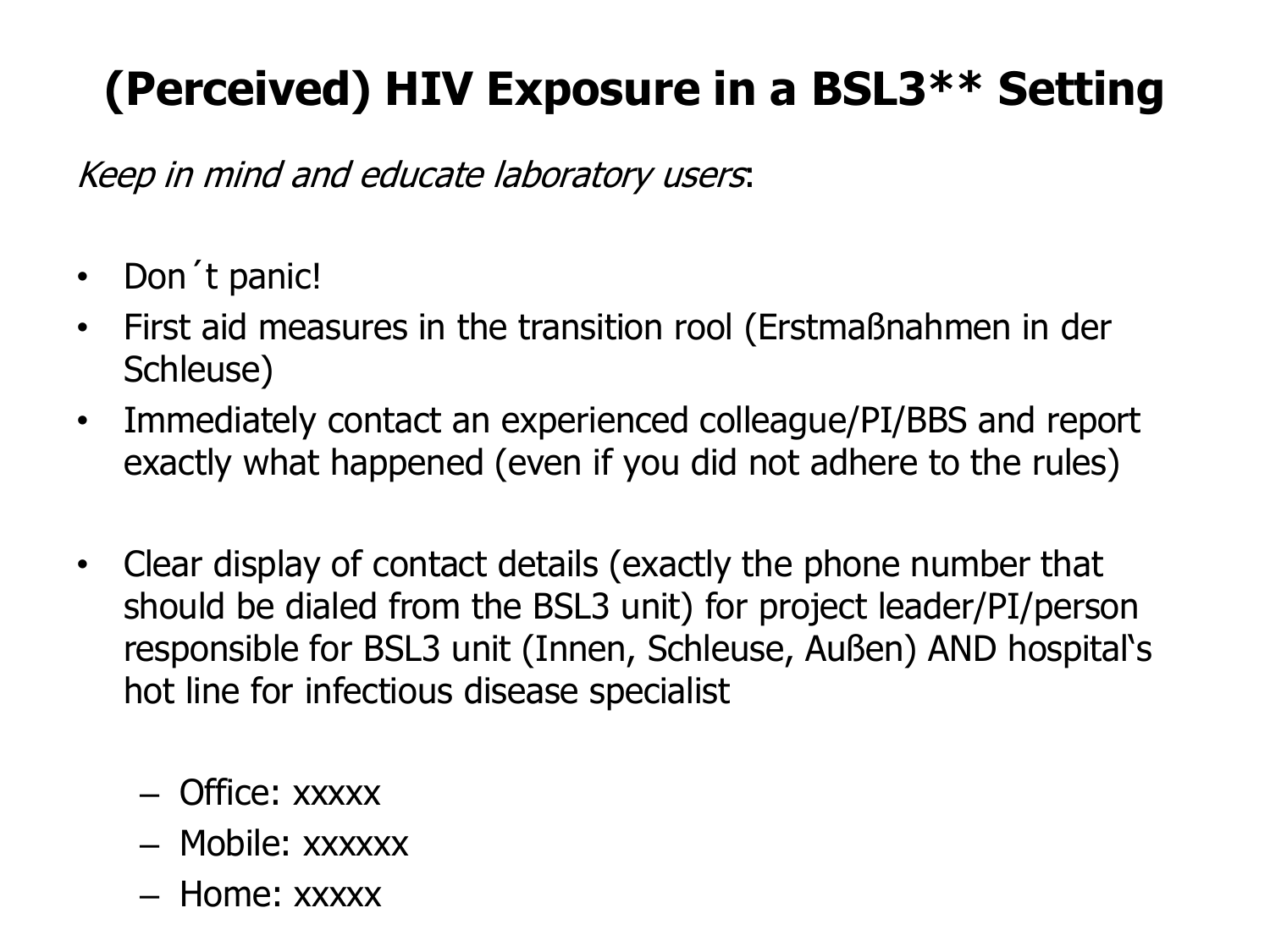#### **First Aid Measures in Case of an HIV-Exposure Transition room (Schleuse):**



Deutsch-Österreichische Leitlinien zur Postexpositionellen Prophylaxe der HIV-Infektion 08/2013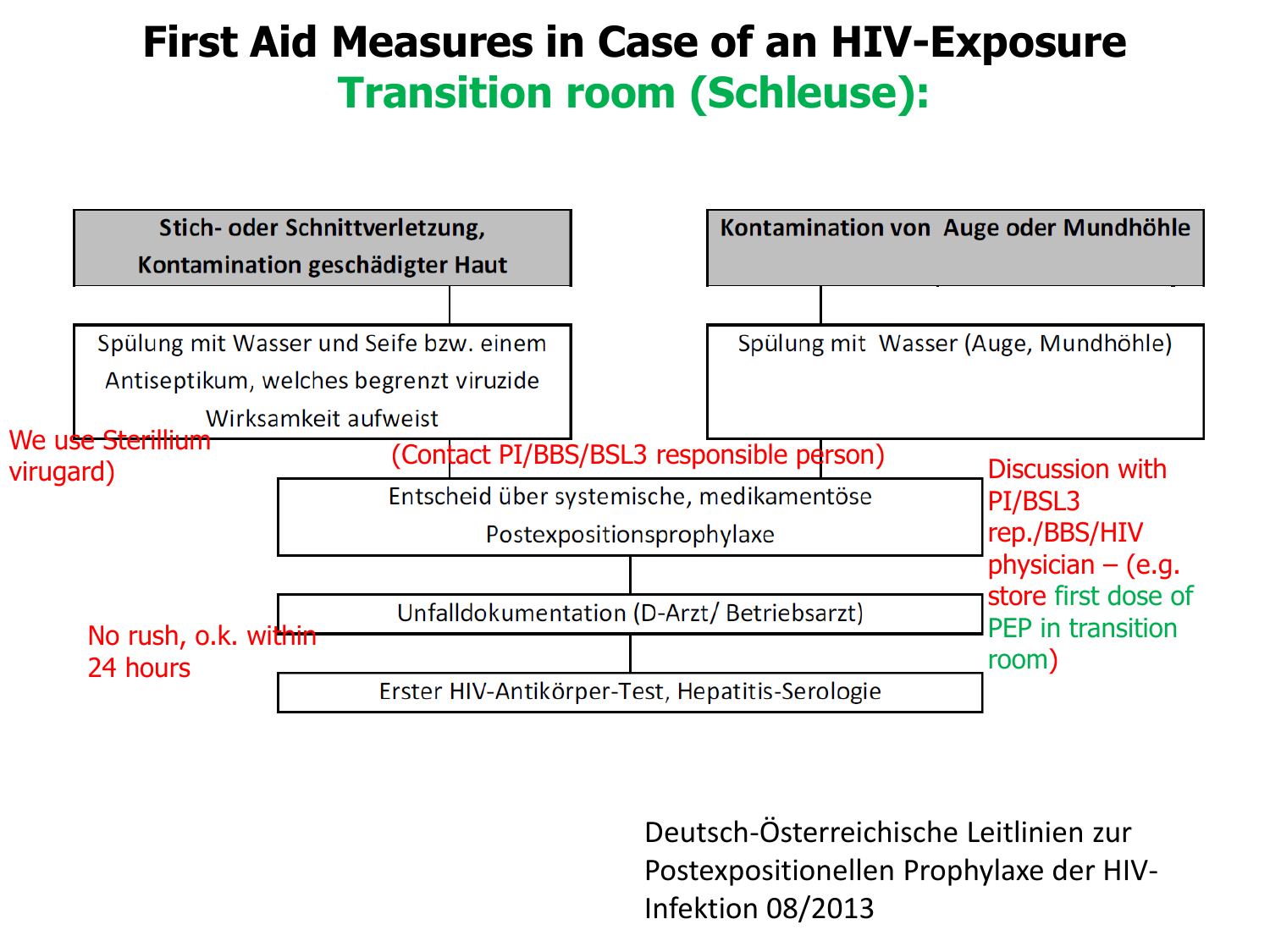### **HIV-PEP Recommendation Based on (Emperic) Risk Assessment in a Clinical Setting**

Tabelle 2: Indikation zur HIV-PEP bei beruflicher HIV-Exposition (Indexperson HIV-positiv)

| <b>Expositionsereignis</b>                                                                                                                                                                                                                             | VL bei Indexperson<br>>50 Kopien/ml oder<br>unbekannt | VL bei Indexperson<br><50 Kopien/ml |
|--------------------------------------------------------------------------------------------------------------------------------------------------------------------------------------------------------------------------------------------------------|-------------------------------------------------------|-------------------------------------|
| Massive Inokulation (>1 ml) von Blut oder anderer (Körper-)<br>Flüssigkeit mit (potentiell) hoher Viruskonzentration                                                                                                                                   | Empfehlen                                             | <b>Empfehlen</b>                    |
| (Blutende) Perkutane Stichverletzung mit Injektionsnadel<br>oder anderer Hohlraumnadel; Schnittverletzung mit<br>kontaminiertem Skalpell, Messer o.ä.                                                                                                  | Empfehlen                                             | <b>Anbieten</b>                     |
| Oberflächliche Verletzung (z. B. mit chirurgischer Nadel)<br>ohne Blutfluss<br>Kontakt von Schleimhaut oder verletzter/geschädigter Haut<br>mit Flüssigkeit mit potentiell hoher Viruskonzentration                                                    | <b>Anbieten</b>                                       | <b>Nicht indiziert</b>              |
| Perkutaner Kontakt mit anderen Körperflüssigkeiten als Blut<br>(wie Urin oder Speichel)<br>Kontakt von intakter Haut mit Blut (auch bei hoher<br>Viruskonzentration)<br>Haut- oder Schleimhautkontakt mit Körperflüssigkeiten wie<br>Urin und Speichel | <b>Nicht indiziert</b>                                | <b>Nicht indiziert</b>              |

Deutsch-Österreichische Leitlinien zur Postexpositionellen Prophylaxe der HIV-Infektion 08/2013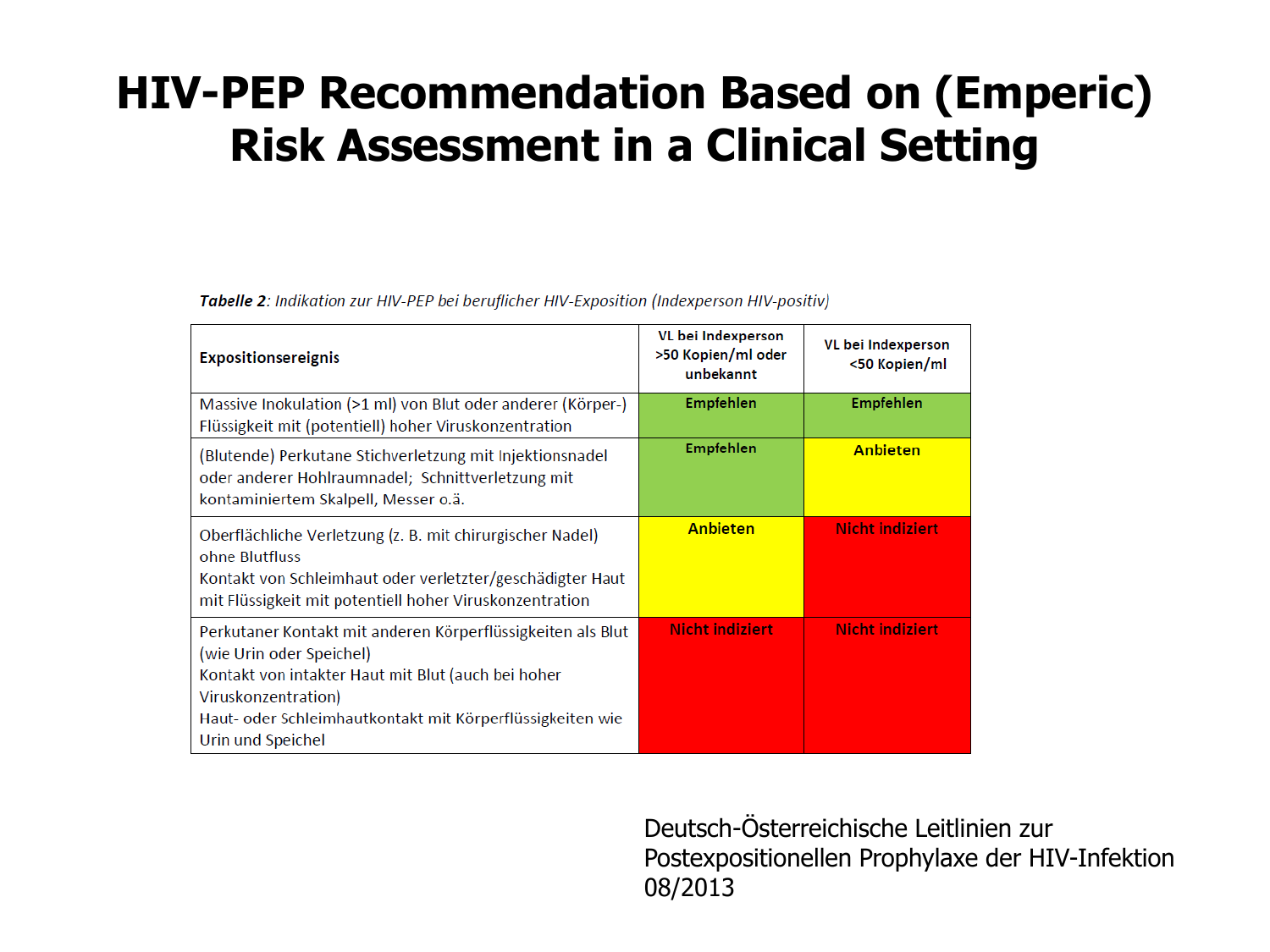## **Risk Assessment and Recommendation**

Route of (perceived) exposure? (Approximate) titer of HIV inoculum? Envelope pseudotypes with altered target cell tropism?

#### **Three possible outcomes:**

PEP empfehlen (recommend) PEP anbieten (offer) PEP nicht indiziert (typically not recommended)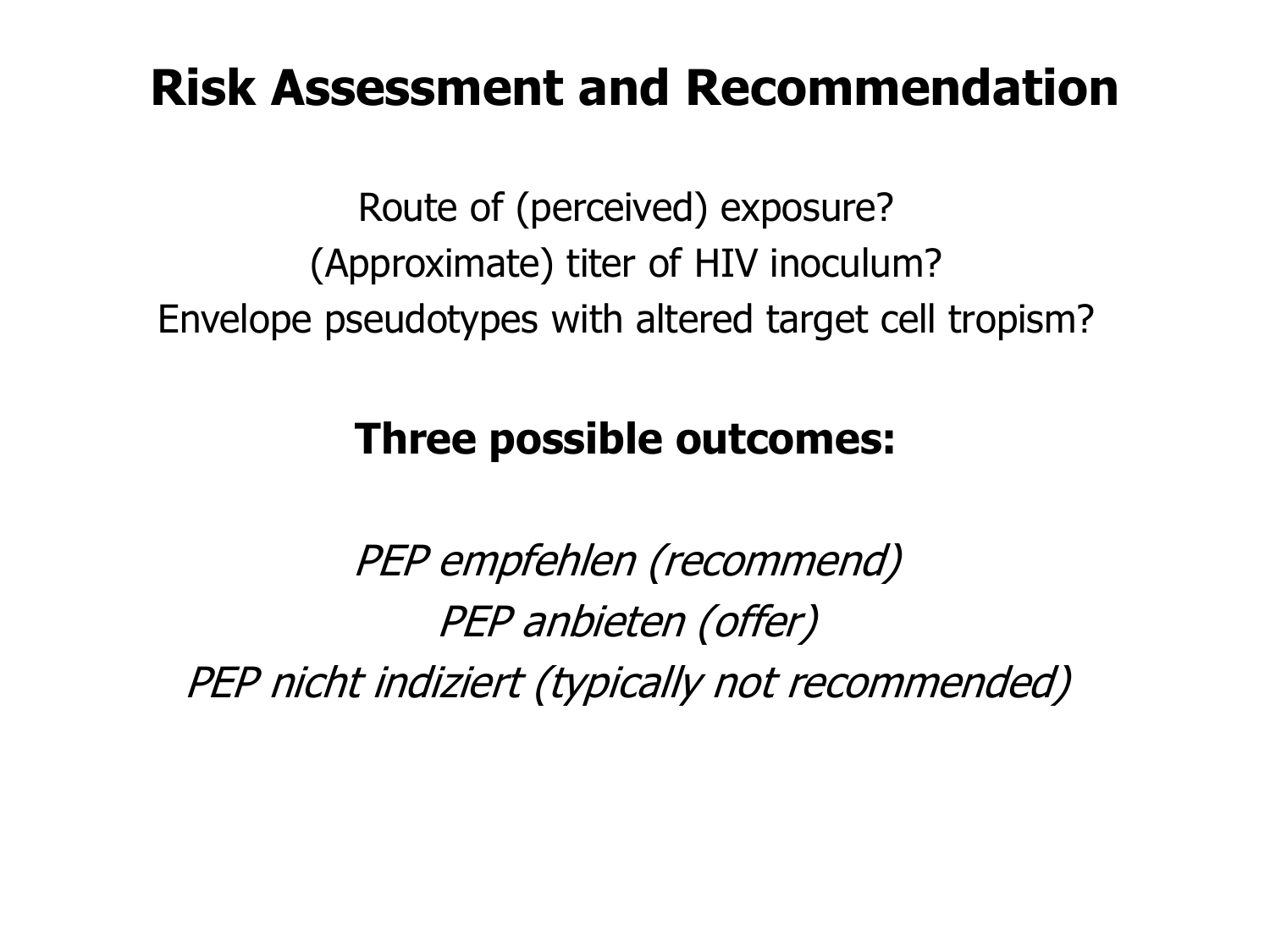### **HIV-PEP**

# **Post-Exposure Prophylaxis of HIV Infection**

• Cocktail of antiretrovirals. Typically use *current clinical standard of* care (effective and well tolerated):

> **Truvada**® (two reverse transcriptase inhibitors) **Isenstress**® (integrase inhibitor)

Orally, twice daily, for 4 weeks.

However, you need to know the exact nature of the virus used: Wildtype or RTI-mutant, integrase-inhibitor mutant, protease inhibitor mutant, …?

Coworker experiences pronounced HIV-PEP side effects?: Discuss continuation of PEP with experienced HIV physician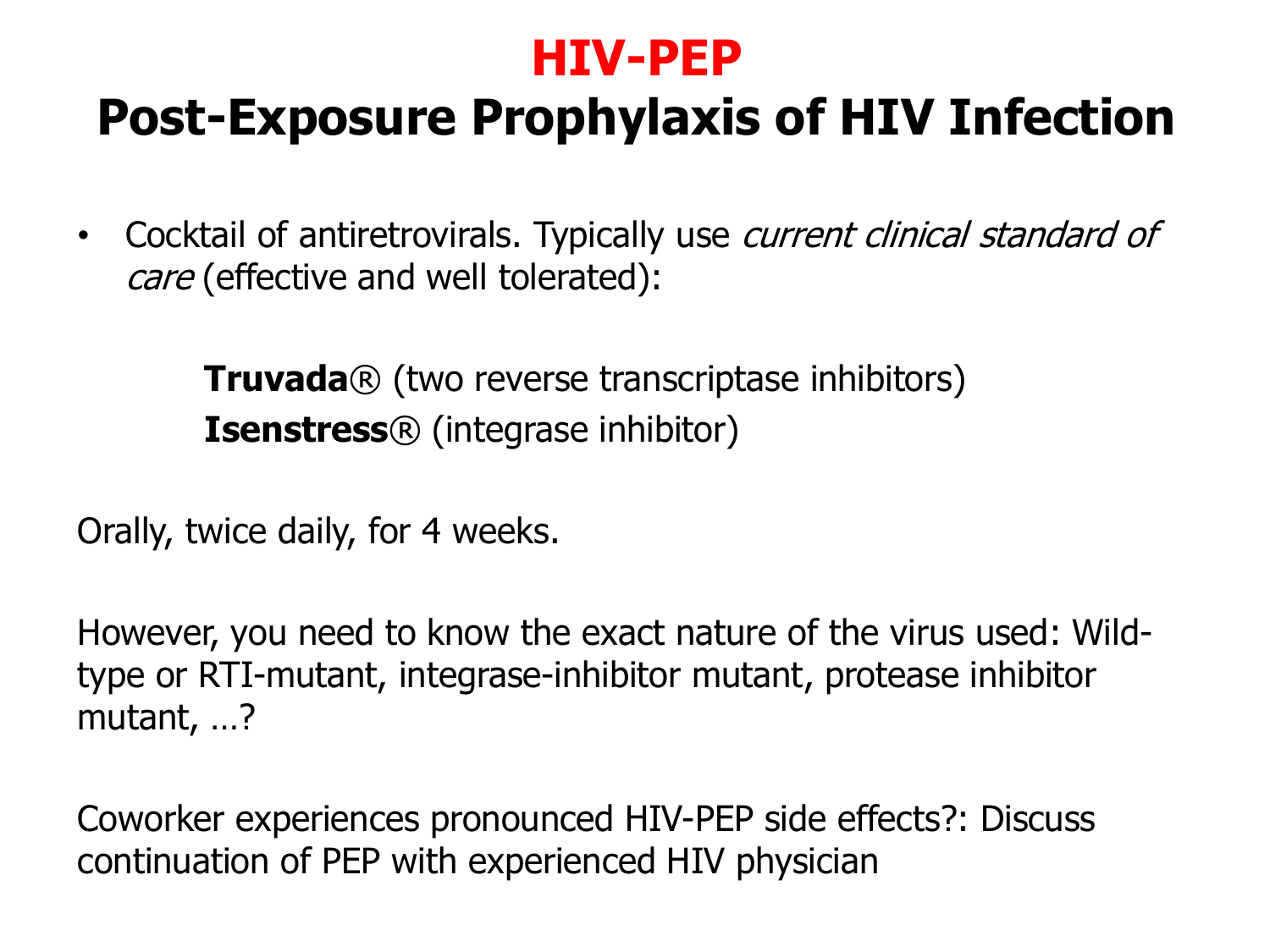## **HIV PEP Websites at Many Institutions**

| MH-Hannover: Postexpositionsprophylaxe - Windows Internet Explorer    |                                                                                                                                                                                                                                                                                                                 |                                                                                             |
|-----------------------------------------------------------------------|-----------------------------------------------------------------------------------------------------------------------------------------------------------------------------------------------------------------------------------------------------------------------------------------------------------------|---------------------------------------------------------------------------------------------|
| M4H http://www.mh-hannover.de/2951.html                               |                                                                                                                                                                                                                                                                                                                 | $\bullet$ $\bullet$ $\times$ $\bullet$ Bing                                                 |
| Datei Bearbeiten Ansicht Favoriten Extras ?                           |                                                                                                                                                                                                                                                                                                                 | $\times$ Te Convert $\times$ <b>F</b> e Select                                              |
| <b>P</b> Favoriten $\left \frac{d}{d\theta}\right $ Web Slice-Katalog |                                                                                                                                                                                                                                                                                                                 |                                                                                             |
| 14H MH-Hannover: Postexpositionsprophylaxe                            |                                                                                                                                                                                                                                                                                                                 | ▼ □ ● ▼ Seite ▼ Sicherheit ▼ Extras ▼ ●<br>A - 5                                            |
|                                                                       |                                                                                                                                                                                                                                                                                                                 |                                                                                             |
| Medizinische Hochschule                                               | Intranet Sitemap Impressum deutsch english                                                                                                                                                                                                                                                                      |                                                                                             |
| Hannover                                                              |                                                                                                                                                                                                                                                                                                                 |                                                                                             |
|                                                                       | Uberblick/Service   Studium/Ausbildung   Forschung   Kliniken/Institute   Organisation   Karriere   Presse   International                                                                                                                                                                                      |                                                                                             |
|                                                                       | Startseite > Kliniken > Zentrum Innere Medizin > Klinik für Immunologie und Rheumatologie > Postexpositionsprophylaxe                                                                                                                                                                                           |                                                                                             |
|                                                                       |                                                                                                                                                                                                                                                                                                                 |                                                                                             |
|                                                                       |                                                                                                                                                                                                                                                                                                                 |                                                                                             |
|                                                                       |                                                                                                                                                                                                                                                                                                                 |                                                                                             |
|                                                                       | Postexpositionsprophylaxe                                                                                                                                                                                                                                                                                       |                                                                                             |
|                                                                       | EMPFEHLUNGEN* ZUR POSTEXPOSITIONELLEN PROPHYLAXE (PEP) EINER HIV-                                                                                                                                                                                                                                               |                                                                                             |
|                                                                       | <b>INFEKTION</b>                                                                                                                                                                                                                                                                                                |                                                                                             |
| Klinik für Gastroenterologie,                                         | an der Medizinischen Hochschule Hannover                                                                                                                                                                                                                                                                        |                                                                                             |
| <b>Hepatologie und Endokrinologie</b><br>Klinik für Hämatologie,      | Aktualisierte Fassung vom 27.6.2013                                                                                                                                                                                                                                                                             |                                                                                             |
| Hämostaseologie, Onkologie                                            | Klinik für Immunologie und Rheumatologie<br>Redaktion: Prof. Dr. Matthias Stoll                                                                                                                                                                                                                                 |                                                                                             |
| und Stammzelltransplantation                                          |                                                                                                                                                                                                                                                                                                                 |                                                                                             |
| Klinik für Kardiologie und<br><b>Angiologie</b>                       | * Die Empfehlungen geben den aktuellen Wissenstand wieder. Die angegebenen Dosierungsempfehlungen/Nebenwirkungen bilden nur grobe Richtwerte. Sie<br>entbinden nicht von einer sorgfältigen Indikationsstellung anhand der Empfehlungen der Hersteller und der Daten der aktuellen Literatur. Haftungsansprüche |                                                                                             |
| Klinik für Immunologie und                                            | aus möglicherweise unvollständigen oder falschen Angaben in den hier vorliegenden Empfehlungen werden ausdrücklich ausgeschlossen.                                                                                                                                                                              |                                                                                             |
| Rheumatologie                                                         | Seit 1998 sind inzwischen mehrfach redigierte nationale und internationale Empfehlungen zum Umgang bei Exposition gegenüber dem HI-Virus publiziert<br>worden. Der derzeit aktuelle sehr detaillierte Konsensus (zuletzt aktualisiert: Januar 2008) zu diesem Thema ist inzwischen über die Homepage deDAIG ins |                                                                                             |
| <b>Aktuelles</b>                                                      | Netz gestellt. Wir verzichten daher auf eine eigene Darstellung der Problematik weitgehend und verweisen auf folgenden Link:                                                                                                                                                                                    |                                                                                             |
| Arbeitsgruppen<br>Email-Adressen                                      | Leitlinien und Empfehlungen zur HIV-Infektion und Postexpositionsprophylaxe finden Sie auf der Homepage der Deutschen AIDS Gesellschaft (DAIG)                                                                                                                                                                  |                                                                                             |
| <b>IFSG Meldepflicht</b>                                              | AKTUELLER HINWEIS (Juni 2013): Im Juni 2013 wurde die Leitlinie aktualisiert und auf der Mitgliederversammlung der Deutschen AIDS-Gesellschaft am                                                                                                                                                               |                                                                                             |
| Immundefektverdacht                                                   | 14.6.2013 in Innsbruck konsentiert. Diese neue Version muss noch den Anerkennungsprozess als AWMF-Leitlinie durchlaufen und ist daher noch nicht ins                                                                                                                                                            |                                                                                             |
| Influenzatherapie                                                     | Netz gestellt worden.<br>Eine wesentliche Änderung der Neuauflage vom Juni 2013 betrifft die einzige bevorzugte Empfehlung von                                                                                                                                                                                  |                                                                                             |
| Laborleistungen                                                       | Raltegravir (Handelsaname: Isentress, Erwachsenen-Standarddosis 2 x 400mg) und Emtricitabin/Tenofofir-DF (Fixkombinationspräparation mit dem                                                                                                                                                                    |                                                                                             |
| Links                                                                 | Handelsnsnamen Truvada, Erwachsenen-Standarddosis 1 x 1 Tbl.). Die bisher bevorzugt empfohlene Fixkombination aus Lopinavir/Ritonavir (Handelsname:<br>Kaletra 200/50mg, Standarddosis für Erwachsene 2 x 2 Tbl.) wird weiterhin empfohlen, aber nur als Alternative zu Raltegravir. Die Begründungen für die   |                                                                                             |
| <b>Internes</b>                                                       | bevorzugte Empfehlung des Integrasehemmers Raltegravir (Isentress) sind (a) die bessere subjektive Verträglichkeit und (b) virologisch begründete<br>Überlegungen zu einer hypothetisch höheren Effektivität von Integrasehemmern in der PEP, da diese - anders als ein Proteasehemmer - schon vor der          |                                                                                             |
| Postexpositionsprophylaxe                                             | Integration von proviraler DNA in die DNA des Wirtszellkerns wirksam ist.                                                                                                                                                                                                                                       |                                                                                             |
| Rheumatologie                                                         | Die zweite wesentliche Änderung ist, dass seit 2013 nicht weiter empfohlen wird, eine Stichverletzung vor der Lokaldesinfektion der Wunde durch<br>Manipulation zum Blutfluss anzuregen.                                                                                                                        |                                                                                             |
| Stellenangebote                                                       | Aus unserer täglichen Erfahrung in der Beratung möchten wir aber einige häufige Fragen aus der Praxis (FAQs) an dieser Stelle auflisten:                                                                                                                                                                        |                                                                                             |
| Studien                                                               | 1. Frage, INDIKATION ERWÄGEN:                                                                                                                                                                                                                                                                                   |                                                                                             |
| Kompetenzzentrum<br>Bewegungssystem (CEB)                             | Was sind die Gefahrensituationen ? Wann muß über eine PEP nachgedacht werden?                                                                                                                                                                                                                                   |                                                                                             |
| Studium & Lehre                                                       | Antwort:                                                                                                                                                                                                                                                                                                        |                                                                                             |
| Kontakt                                                               | Über eine PEP sollte vor allem in folgenden Situationen nachgedacht werden:                                                                                                                                                                                                                                     |                                                                                             |
| Klinik für Nieren- und                                                | Verletzung mit HIV- kontaminierten Instrumenten bzw. Injektionsbestecken, Benetzung offener Wunden und Schleimhäute mit HIV-kontaminierten<br>Flüssigkeiten, ungeschütztem Geschlechtsverkehr mit einer HIV-infizierten Person, Gebrauch von HIV- kontaminiertem Injektionsbesteck und Transfusion              |                                                                                             |
| Hochdruckerkrankungen                                                 | von HIV-kontaminiertem Blut oder Blutprodukten.                                                                                                                                                                                                                                                                 |                                                                                             |
|                                                                       |                                                                                                                                                                                                                                                                                                                 | $\frac{1}{2}$ v $\frac{100\%}{2}$ v<br>Vertrauenswürdige Sites   Geschützter Modus: Inaktiv |